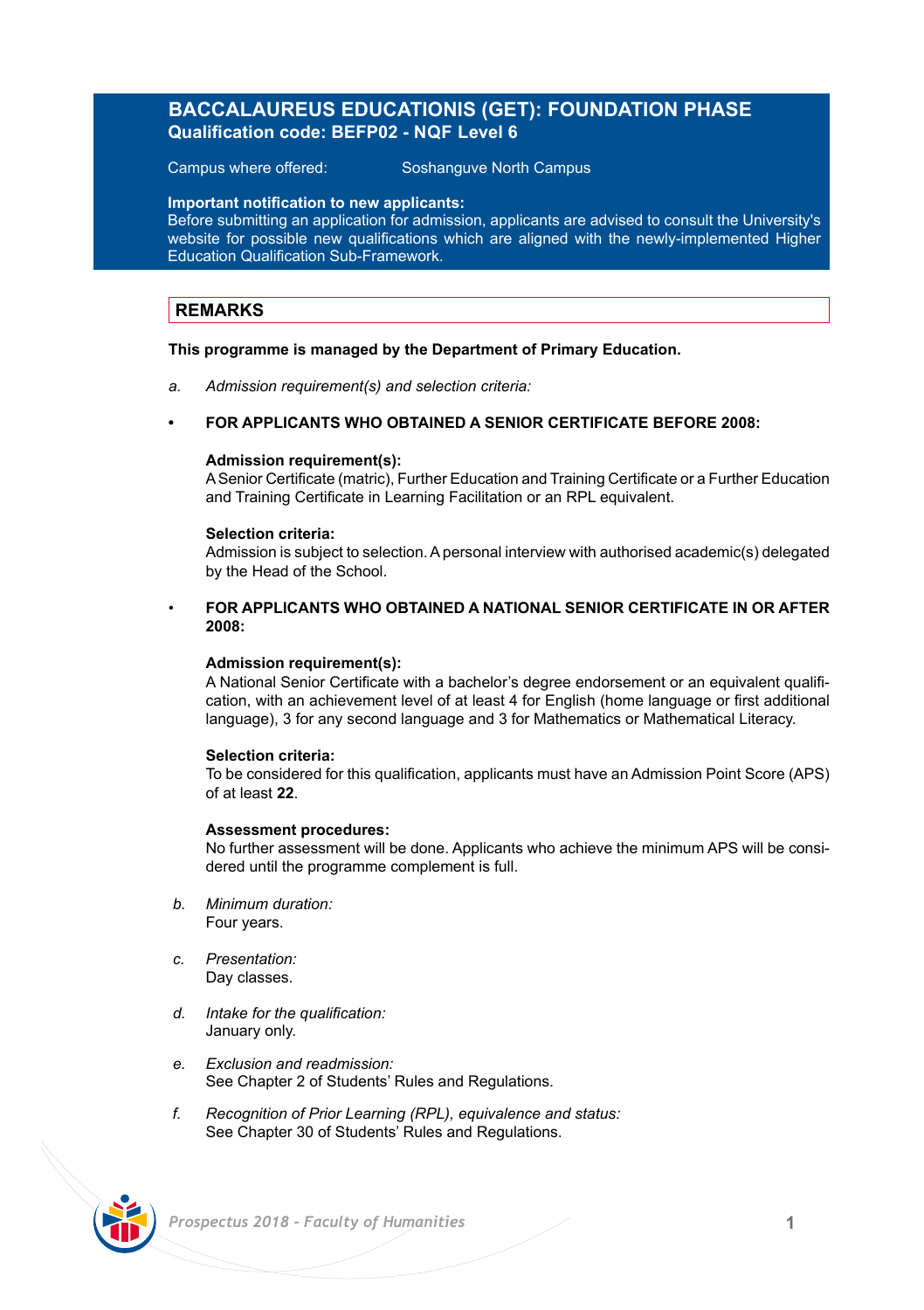*g. Subject credits:*

Subject credits are shown in brackets after each subject.

Key to asterisks:

Information does not correspond to information in Report 151. (Deviations approved by the Senate in March 2006, SENEX on 22 June 2011 and SENEX on 24 July 2013.)

# **CURRICULUM**

### **THE SUBJECTS PRINTED IN BOLD ARE NOT FOR REGISTRATION PURPOSES.**

| <b>FIRST YEAR</b> |                                                       |               |                                |
|-------------------|-------------------------------------------------------|---------------|--------------------------------|
| <b>CODE</b>       | <b>SUBJECT</b>                                        | <b>CREDIT</b> | <b>PREREQUISITE SUBJECT(S)</b> |
| AFE150B           | Afrikaans (Education) I                               | $(0.045)^*$   |                                |
| CLY100T           | Computer Literacy I                                   | (0,040)       |                                |
| <b>EGT110T</b>    | Educational Management I*                             | (0,065)       |                                |
| <b>ENE130B</b>    | English (Education) I                                 | (0,060)       |                                |
| LEA100B           | Learning Areas I                                      | (0, 160)      |                                |
| <b>PDF100T</b>    | <b>Professional Studies I</b>                         |               |                                |
| PDF10QT           | Professional Studies: Teaching Practice I             | (0,040)       |                                |
| PDF10RT           | Professional Studies: General Profession<br>Studies I | (0.160)       |                                |
| <b>SIF100T</b>    | Specific Subject Didactics I                          | (0, 160)      |                                |
| <b>TES100T</b>    | Teaching Studies: Foundation Phase I                  | (0, 160)      |                                |
| <b>TOE110T</b>    | Theory of Education I*                                | (0,065)       |                                |

### **plus one\* of the following languages as determined by the school:**

| <b>TSW110T</b>            | Setswana (Education) I                            | $(0.045)^*$                |
|---------------------------|---------------------------------------------------|----------------------------|
| TSH100T<br><b>TSO100T</b> | Tshivenda (Education) I<br>Xitsonga (Education) I | $(0.045)^*$<br>$(0.045)^*$ |
| <b>SNR110B</b>            | Northern Sotho (Education) I                      | $(0.045)^*$                |
| IZE120B                   | IsiZulu (Education) I                             | $(0.045)^*$                |

### **SECOND YEAR**

| <b>CODE</b>    | <b>SUBJECT</b>                             | <b>CREDIT</b> | <b>PREREQUISITE SUBJECT(S)</b>          |
|----------------|--------------------------------------------|---------------|-----------------------------------------|
| AFE210B        | Afrikaans (Education) II                   | $(0.050)^*$   | Afrikaans (Education) I                 |
| CLY210T        | Computer Literacy II                       | (0,040)       | Computer Literacy I                     |
| EGT210T        | Educational Management II*                 | (0,060)       | <b>Educational Management I</b>         |
| <b>ENE210B</b> | English (Education) II                     | (0,060)       | English (Education) I                   |
| LEA210T        | Learning Areas II                          | (0, 210)      | Learning Areas I                        |
| <b>PDF200T</b> | <b>Professional Studies II</b>             |               |                                         |
| PDF20OT        | Professional Studies: Teaching Practice II | (0.085)       | Professional Studies I                  |
| PDF20RT        | Professional Studies: General Profession   | (0.085)       | <b>Professional Studies I</b>           |
|                | Studies II                                 |               |                                         |
| SIF200T        | Specific Subject Didactics II              | (0, 150)      | Specific Subject Didactics I            |
| <b>TES200T</b> | Teaching Studies: Foundation Phase II      | (0, 150)      | Teaching Studies: Foundation<br>Phase I |
| <b>TOE210T</b> | Theory of Education II*                    | (0,060)       | Theory of Education I                   |

### **plus one\* of the following languages as determined by the school:**

| IZE200B | IsiZulu (Education) II        | $(0.050)^*$ | IsiZulu (Education) I        |
|---------|-------------------------------|-------------|------------------------------|
| SNR210B | Northern Sotho (Education) II | $(0.050)^*$ | Northern Sotho (Education) I |

 *Prospectus 2018 - Faculty of Humanities* **2**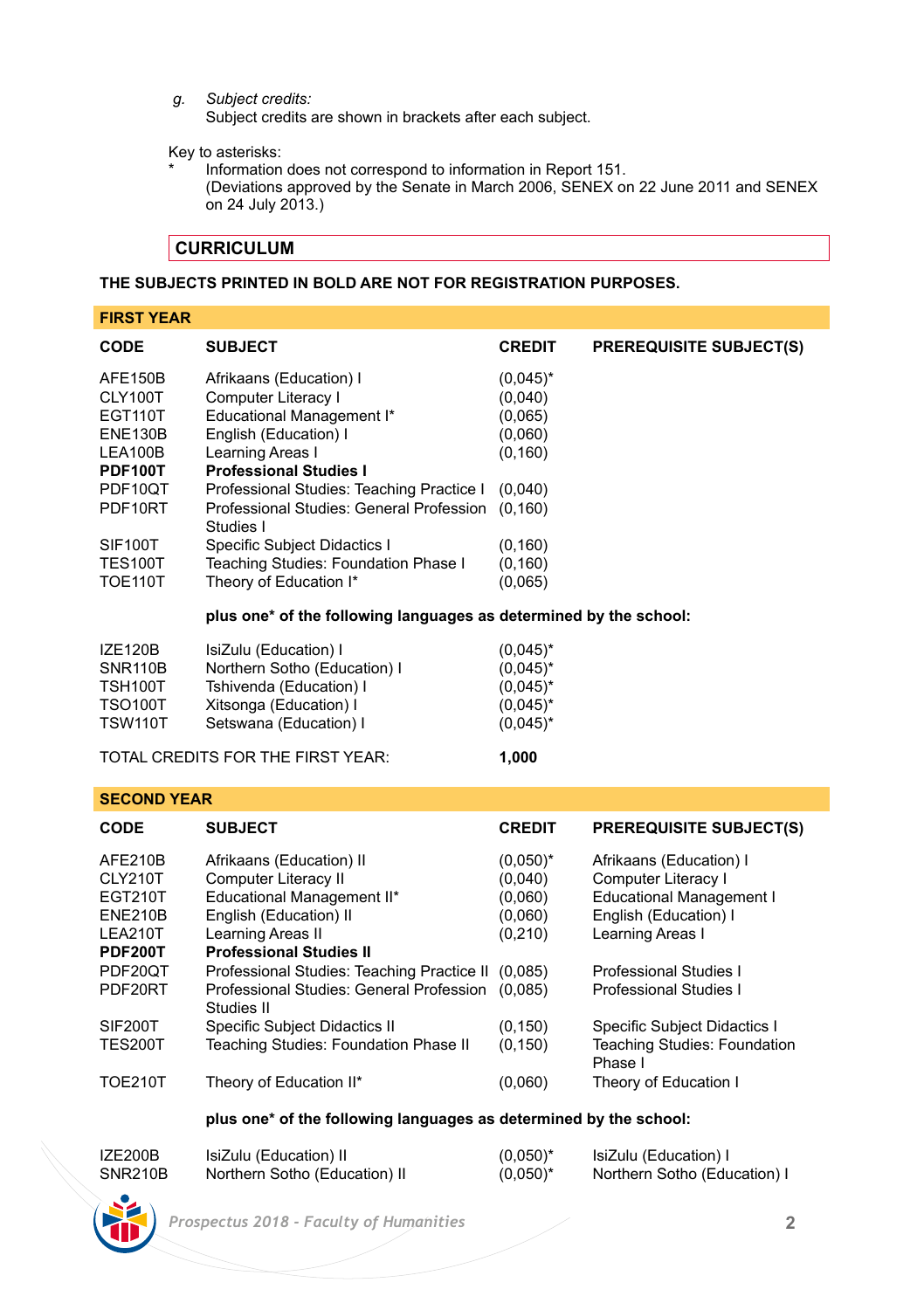| TSH200T        | Tshivenda (Education) II | $(0.050)^*$ | Tshivenda (Education) I |
|----------------|--------------------------|-------------|-------------------------|
| <b>TSO200T</b> | Xitsonga (Education) II  | $(0.050)^*$ | Xitsonga (Education) I  |
| TSW200T        | Setswana (Education) II  | $(0.050)^*$ | Setswana (Education) I  |

TOTAL CREDITS FOR THE SECOND YEAR: **1,000**

| <b>THIRD YEAR</b> |                                                         |               |                                                 |
|-------------------|---------------------------------------------------------|---------------|-------------------------------------------------|
| <b>CODE</b>       | <b>SUBJECT</b>                                          | <b>CREDIT</b> | <b>PREREQUISITE SUBJECT(S)</b>                  |
| AFE300B           | Afrikaans (Education) III                               | $(0.045)^*$   | Afrikaans (Education) II                        |
| EGT310T           | Educational Management III*                             | (0.065)       | <b>Educational Management II</b>                |
| <b>ENE300B</b>    | English (Education) III                                 | (0,060)       | English (Education) II                          |
| LEA300T           | Learning Areas III                                      | (0, 160)      | Learning Areas II                               |
| <b>PDF300T</b>    | <b>Professional Studies III</b>                         |               |                                                 |
| PDF30QT           | Professional Studies: Teaching Practice III (0,100)     |               | Professional Studies II                         |
| PDF30RT           | Professional Studies: General Profession<br>Studies III | (0.100)       | Professional Studies II                         |
| SIF300T           | Specific Subject Didactics III                          | (0, 160)      | <b>Specific Subject Didactics II</b>            |
| <b>TES300T</b>    | <b>Teaching Studies: Foundation Phase III</b>           | (0,200)       | <b>Teaching Studies: Foundation</b><br>Phase II |
| <b>TOE310T</b>    | Theory of Education III*                                | (0,065)       | Theory of Education II                          |

### **plus one\* of the following languages as determined by the school:**

| IZE300B        | IsiZulu (Education) III           | $(0.045)^*$ | IsiZulu (Education) II        |
|----------------|-----------------------------------|-------------|-------------------------------|
| SNR310B        | Northern Sotho (Education) III    | $(0.045)^*$ | Northern Sotho (Education) II |
| TSH300T        | Tshivenda (Education) III         | $(0.045)^*$ | Tshivenda (Education) II      |
| <b>TSO300T</b> | Xitsonga (Education) III          | $(0.045)^*$ | Xitsonga (Education) II       |
| <b>TSW300T</b> | Setswana (Education) III          | $(0.045)^*$ | Setswana (Education) II       |
|                | TOTAL CREDITS FOR THE THIRD YEAR: | 1.000       |                               |

### **FOURTH YEAR**

| <b>CODE</b>                                                              | <b>SUBJECT</b>                                                                                                                                                                                          | <b>CREDIT</b>                                                     | <b>PREREQUISITE SUBJECT(S)</b>    |
|--------------------------------------------------------------------------|---------------------------------------------------------------------------------------------------------------------------------------------------------------------------------------------------------|-------------------------------------------------------------------|-----------------------------------|
| EGT410T<br><b>PDF400T</b><br>PDF40QT                                     | Educational Management IV*<br><b>Professional Studies IV</b><br>Professional Studies: Teaching Practice IV (0,145)<br>(on completion of all previous year's                                             | (0, 145)                                                          | <b>Educational Management III</b> |
| PDF40RT                                                                  | subjects)<br>Professional Studies: General Profession<br>Studies IV                                                                                                                                     | (0.145)                                                           | Professional Studies III          |
| <b>SSI400T</b><br>SSJ400T<br>SSN400T<br><b>TES400T</b><br><b>TOE410T</b> | Specific Subject Didactics: Literacy IV*<br>Specific Subject Didactics: Life Skills IV*<br>Specific Subject Didactics: Numeracy IV*<br>Teaching Studies: Foundation Phase IV<br>Theory of Education IV* | $(0.094)^*$<br>$(0.093)^*$<br>$(0.093)^*$<br>(0, 140)<br>(0, 145) | Theory of Education III           |
|                                                                          | TOTAL CREDITS FOR THE FOURTH YEAR:                                                                                                                                                                      | 1.000                                                             |                                   |
|                                                                          | TOTAL CREDITS FOR THE QUALIFICATION:                                                                                                                                                                    | 4.000                                                             |                                   |

### **SUBJECT INFORMATION (OVERVIEW OF SYLLABUS)**

The syllabus content is subject to change to accommodate industry changes. Please note that more detailed syllabus is available at the Department or in the study guide that is applicable to a particular subject. On 27 September 2017, the syllabus content was defined as follows:

 *Prospectus 2018 - Faculty of Humanities* **3**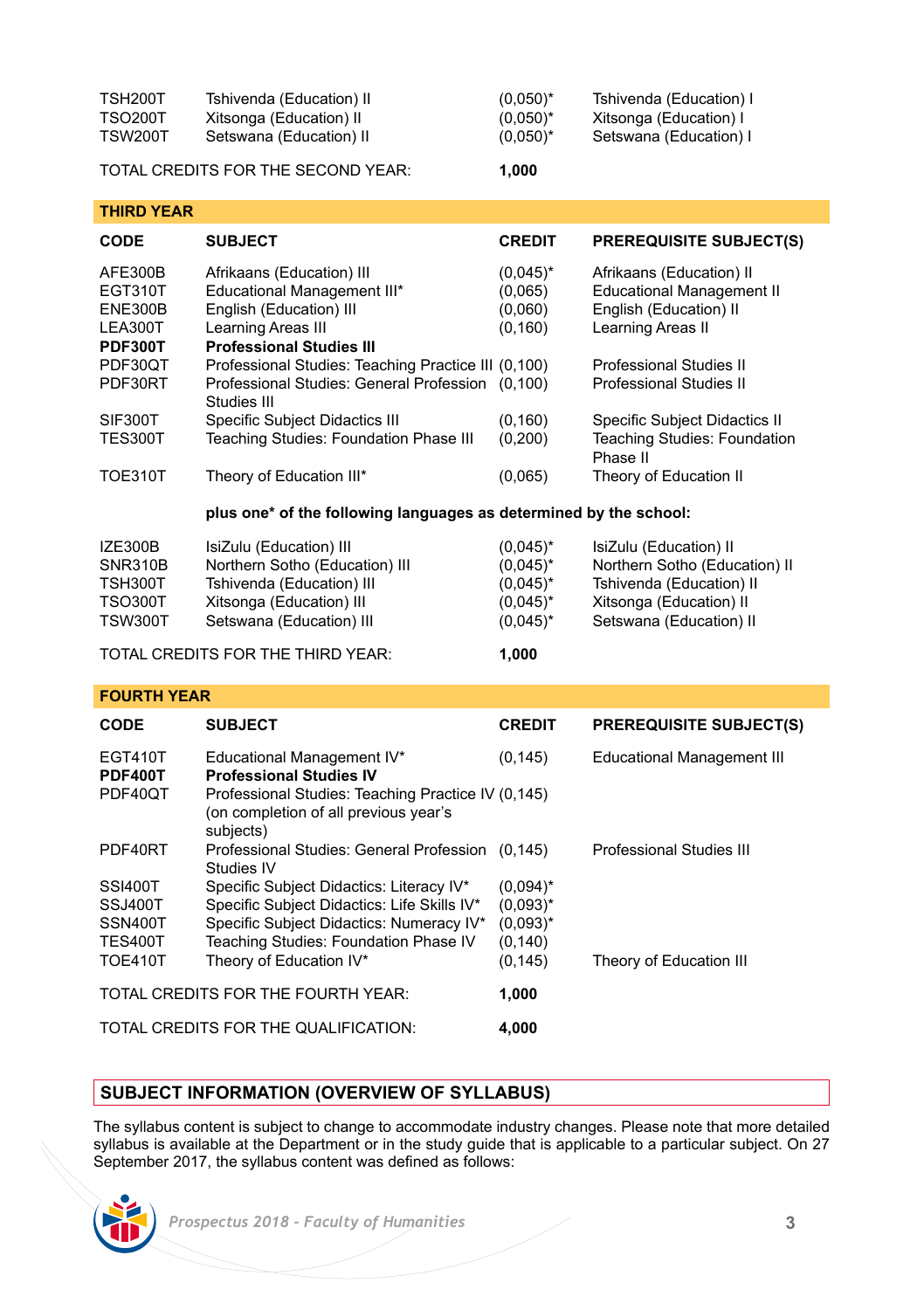create and interpret texts critically. (Total tuition time: ± 50 hours)

# **ENGLISH (EDUCATION) II (ENE210B) 1 X 3-HOUR PAPER**

*(Subject custodian: Department of Applied Languages)* Application of subject didactic principles pertaining to the national curriculum, GET curriculum Grades 6-7. Communication skills for a wide range of situations. Basic elements of prose, drama, poetry and grammar to create and interpret texts critically. (Total tuition time:  $\pm$  50 hours)

# *(Subject custodian: Department of Applied Languages)*

**EDUCATIONAL MANAGEMENT IV (EGT410T) 1 X 2-HOUR PAPER** *(Subject custodian: Department of Educational Foundation)*

The educator in the professional environment and areas of educational management. (Total tuition time: ± 25 hours)

Communication skills for a wide range of situations. Basic elements of prose, drama, poetry and grammar to

# **EDUCATIONAL MANAGEMENT II (EGT210T) 1 X 2-HOUR PAPER**

*(Subject custodian: Department of Educational Foundation)*

*(Subject custodian: Department of Educational Foundation)* Elements of the teaching and learning situation and management areas in the classroom. (Total tuition time: ± 38 hours)

**EDUCATIONAL MANAGEMENT III (EGT310T) 1 X 2-HOUR PAPER**

*(Subject custodian: Department of Educational Foundation)*

The law relating to the educator and the education environment. (Total tuition time:  $\pm$  38 hours)

# **COMPUTER LITERACY I (CLY100T) CONTINUOUS ASSESSMENT**

*(Subject custodian: Department of Technology and Vocational Education)*  Theory: keyboard skills, paragraphs and correspondence. Display: speed and accuracy, word processing and

*(Subject custodian: Department of Technology and Vocational Education)*  A basic insight into data processing and computer systems, basic keyboard skills, relevant computer program-

mes, a word-processing programme, as well as a spreadsheet programme and how to use the Internet. (Total

tuition time: ± 25 hours)

documents for meetings. (Total tuition time: ± 25 hours) **COMPUTER LITERACY II (CLY210T) CONTINUOUS ASSESSMENT** 

### Basic reading, speaking, listening and writing skills. Comprehension (exercises and tests). (Total tuition time:  $± 25$  hours)

# **AFRIKAANS (EDUCATION) II (AFE210B) 1 X 3-HOUR PAPER**

*(Subject custodian: Department of Applied Languages)* Advanced oral, reading, listening and writing skills. Comprehension (exercises and tests). (Total tuition time:

**AFRIKAANS (EDUCATION) I (AFE150B) 1 X 3-HOUR PAPER**

# ± 25 hours)

*(Subject custodian: Department of Applied Languages)*

## **AFRIKAANS (EDUCATION) III (AFE300B) 1 X 3-HOUR PAPER**

*(Subject custodian: Department of Applied Languages)*

Basic grammar rules, speeches, discussions, listening techniques, meetings, memorandums, letters and reports. (Total tuition time: ± 25 hours)

# **C**

**E**

**A**

# Principles of classroom management and basic management functions. (Total tuition time: ± 38 hours)

# **EDUCATIONAL MANAGEMENT I (EGT110T) 1 X 2-HOUR PAPER**

# **ENGLISH (EDUCATION) I (ENE130B) 1 X 3-HOUR PAPER**

# Application of subject didactic principles pertaining to the national curriculum, GET curriculum Grades 4-5.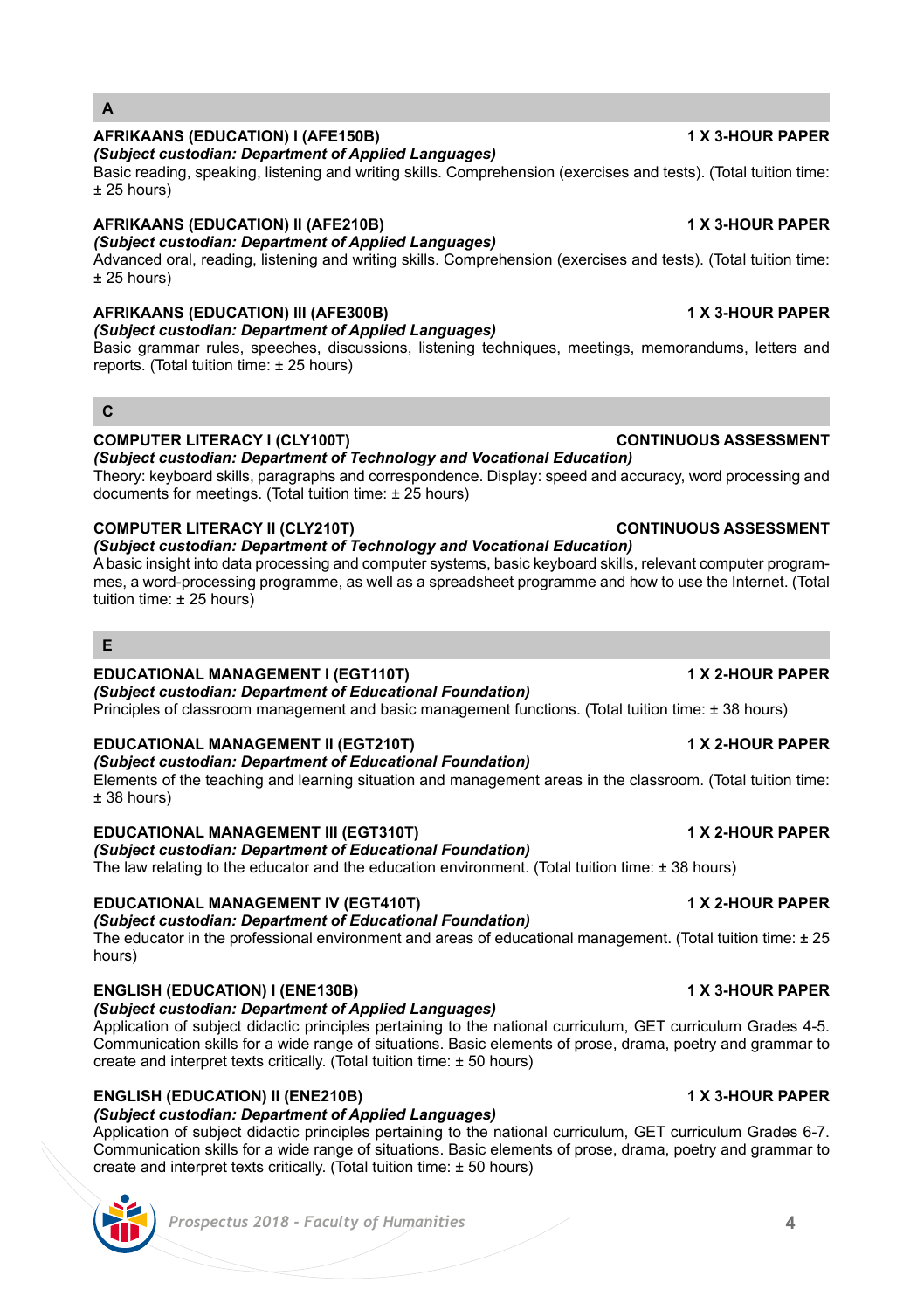# **ENGLISH (EDUCATION) III (ENE300B) 1 X 3-HOUR PAPER**

*(Subject custodian: Department of Applied Languages)*

Aspects regarding language usage in the context of the teaching and learning situation: audibility, clarity, comprehension, practical applications. (Total tuition time: ± 50 hours)

## **I**

# **ISIZULU (EDUCATION) I (IZE120B) 1 X 3-HOUR PAPER**

# *(Subject custodian: Department of Applied Languages)*

Application of subject didactic principles pertaining to the national curriculum, GET curriculum Grades 4-5. Communication skills for a wide range of situations. Basic elements of prose, drama, poetry and grammar to create and interpret texts critically. (Total tuition time: ± 50 hours)

# **ISIZULU (EDUCATION) II (IZE200B) 1 X 3-HOUR PAPER**

*(Subject custodian: Department of Applied Languages)*

Application of subject didactic principles pertaining to the national curriculum, GET curriculum Grades 6-7. Communication skills for a wide range of situations. Basic elements of prose, drama, poetry and grammar to create and interpret texts critically. (Total tuition time:  $\pm$  50 hours)

# **ISIZULU (EDUCATION) III (IZE300B) 1 X 3-HOUR PAPER**

# *(Subject custodian: Department of Applied Languages)*

Basic elements of poetry, drama and prose. An introduction to critical and analytical methods. A study of selected poems, plays and novels. The teaching of literature, an introduction to Shakespeare, reading of a selection of Shakespeare's plays, the teaching of Shakespeare. Application of subject didactic principles of the national curriculum, FET curriculum Grades 10-12, as well as the development of an appropriate subject policy to demonstrate the organisational, administrative and practical implications of how the subject is managed at all levels. (Total tuition time: ± 100 hours)

### **L**

## **LEARNING AREAS I (LEA100B) CONTINUOUS ASSESSMENT**

# *(Subject custodian: Department of Primary Education)*

Introduction to the content, skills and knowledge of the three learning areas in the foundation phase i.e. Literacy, Numeracy and Life skills. (Total tuition time: ± 30 hours)

# **LEARNING AREAS II (LEA210T) CONTINUOUS ASSESSMENT**

# *(Subject custodian: Department of Primary Education)*

Developing an understanding of aspects such as literacy, numeracy and life skills in the Foundation Phase. Literacy: developing an understanding of emergent literacy and reading. Mathematics: developing a theoretical understanding of mathematical concepts with the focus on space and shape. Life Skills: understanding human movement, health, safety and the environment, art and handwork in the Foundation Phase. (Total tuition time:  $+50$  hours)

# **LEARNING AREAS III (LEA300T) CONTINUOUS ASSESSMENT**

# *(Subject custodian: Department of Primary Education)*

This subject covers literacy, numeracy and life skills. Developing reading competence, speaking and oral proficiency. Mathematical concepts with the main focus on fractions. Health, safety, environment and social sciences in the Foundation Phase. (Total tuition time: ± 50 hours)

### **N**

# **NORTHERN SOTHO (EDUCATION) I (SNR110B) 1 X 3-HOUR PAPER**

*(Subject custodian: Department of Applied Languages)* Application of subject didactic principles pertaining to the national curriculum, GET curriculum Grades 4-5. Communication skills for a wide range of situations. Basic elements of prose, drama, poetry and grammar to create and interpret texts critically. (Total tuition time: ± 50 hours)

# **NORTHERN SOTHO (EDUCATION) II (SNR210B) 1 X 3-HOUR PAPER**

# *(Subject custodian: Department of Applied Languages)*

Application of subject didactic principles pertaining to the national curriculum, GET curriculum Grades 6-7. Communication skills for a wide range of situations. Basic elements of prose, drama, poetry and grammar to create and interpret texts critically. (Total tuition time: ± 50 hours)

### *Prospectus 2018 - Faculty of Humanities* **5**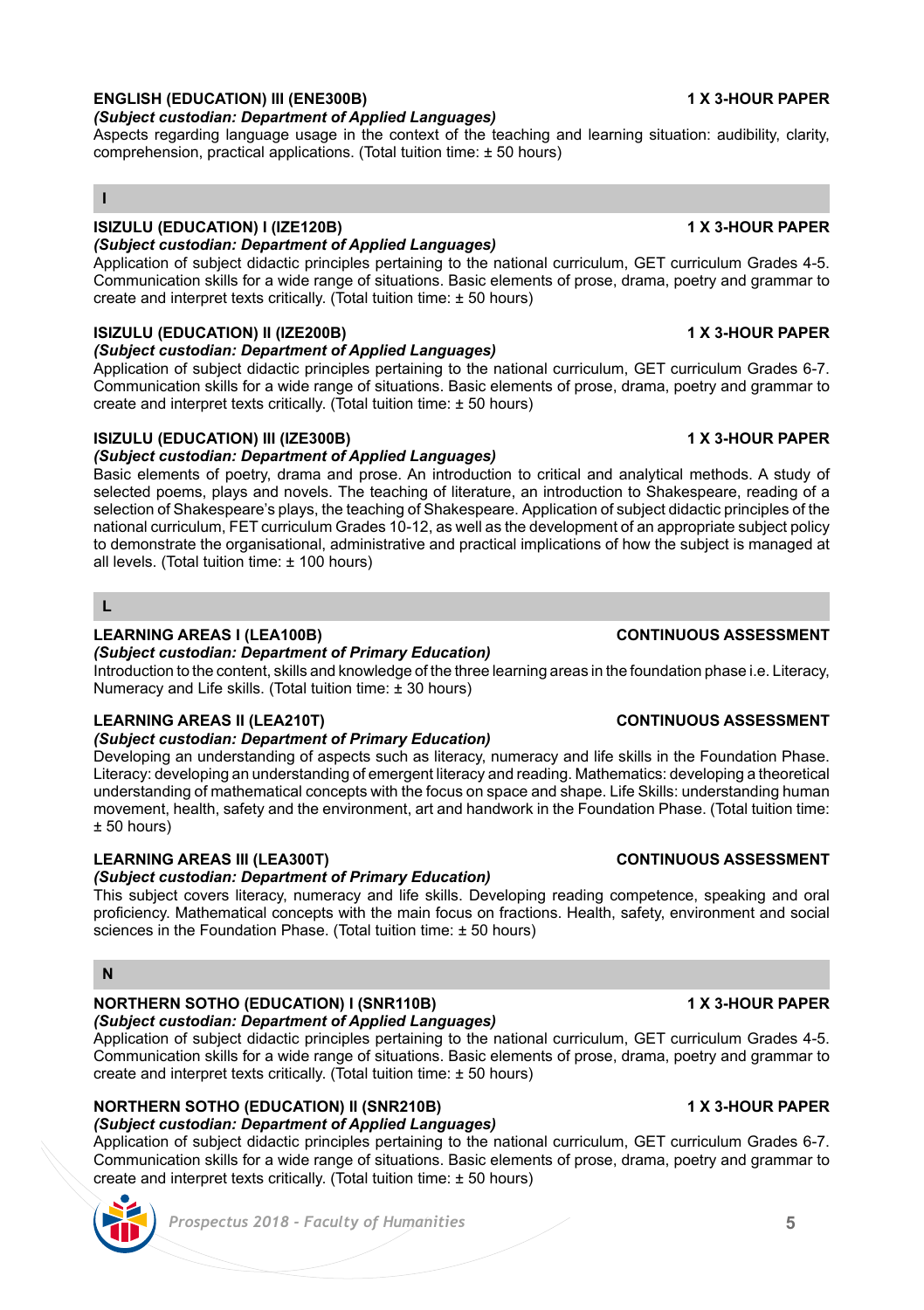### **NORTHERN SOTHO (EDUCATION) III (SNR310B) 1 X 3-HOUR PAPER** *(Subject custodian: Department of Applied Languages)*

Basic elements of poetry, drama and prose. An introduction to critical and analytical methods. A study of selected poems, plays and novels. The teaching of literature, an introduction to Shakespeare, reading of a selection of Shakespeare's plays, the teaching of Shakespeare. Application of subject didactic principles of the national curriculum, FET curriculum Grades 10-12, as well as the development of an appropriate subject policy to demonstrate the organisational, administrative and practical implications of how the subject is managed at all levels. (Total tuition time: ± 100 hours)

### **P**

# **PROFESSIONAL STUDIES: GENERAL PROFESSION CONTINUOUS ASSESSMENT STUDIES I (PDF10RT)**

### *(Subject custodian: Department of Primary Education)*

Students are given opportunities to experience school life from a teacher's perspective aimed at studying the various roles expected of educators, as well as observing the everyday activities of the school and the management of classes. (Total tuition time: one month)

# **PROFESSIONAL STUDIES: GENERAL PROFESSION CONTINUOUS ASSESSMENT STUDIES II (PDF20RT)**

### *(Subject custodian: Department of Primary Education)*

Students are given opportunities to experience school life from a teacher's perspective aimed at studying the various roles expected of educators, as well as teaching in a class. (Total tuition time: one month)

### **PROFESSIONAL STUDIES: GENERAL PROFESSION CONTINUOUS ASSESSMENT STUDIES III (PDF30RT)**

### *(Subject custodian: Department of Primary Education)*

Students are given opportunities to experience school life from a teacher's perspective aimed at studying the various roles expected of educators, as well as teaching in a class. At the teaching practice sessions, a beginner teacher is expected to gain first-hand knowledge of school life, teaching and working with learners and education, as a whole. (Total tuition time: one month)

# **PROFESSIONAL STUDIES: GENERAL PROFESSION CONTINUOUS ASSESSMENT STUDIES IV (PDF40RT)**

### *(Subject custodian: Department of Primary Education)*

Work-integrated learning in an authentic context (schools). The purpose is to do school-based observation and internships at schools of the students' choice and to provide students with an opportunity to experience life from a teacher's perspective. (Total tuition time: three months)

### **PROFESSIONAL STUDIES: TEACHING PRACTICE I (PDF10QT) CONTINUOUS ASSESSMENT** *(Subject custodian: Department of Primary Education)*

Work-Integrated Learning in an authentic context (schools). The purpose is to do school-based observation at schools of the students' choice and to provide students with an opportunity to experience life from a teacher's perspective. (Total tuition time: one month)

### **PROFESSIONAL STUDIES: TEACHING PRACTICE II (PDF20QT) CONTINUOUS ASSESSMENT**

(Subject custodian: Department of Primary Education)

Work-Integrated Learning in an authentic context (schools). The purpose is to do school-based observation and work-integrated learning at schools of the students' choice and to provide students with an opportunity to experience life from a teacher's perspective. (Total tuition time: one month)

### **PROFESSIONAL STUDIES: TEACHING PRACTICE III (PDF30QT) CONTINUOUS ASSESSMENT** *(Subject custodian: Department of Primary Education)*

Work-Integrated Learning in an authentic context (schools). The purpose is to do school-based observation and work-Integrated learning at schools of the students' choice and to provide students with an opportunity to experience life from a teacher's perspective. (Total tuition time: one month)

### **PROFESSIONAL STUDIES: TEACHING PRACTICE IV (PDF40QT) CONTINUOUS ASSESSMENT** *(Subject custodian: Department of Primary Education)*

Work-Integrated Learning in an authentic context (schools). The purpose is to do school-based observation and internships at schools of the students' choice and to provide students with an opportunity to experience life from a teacher's perspective. (Total tuition time: three months)

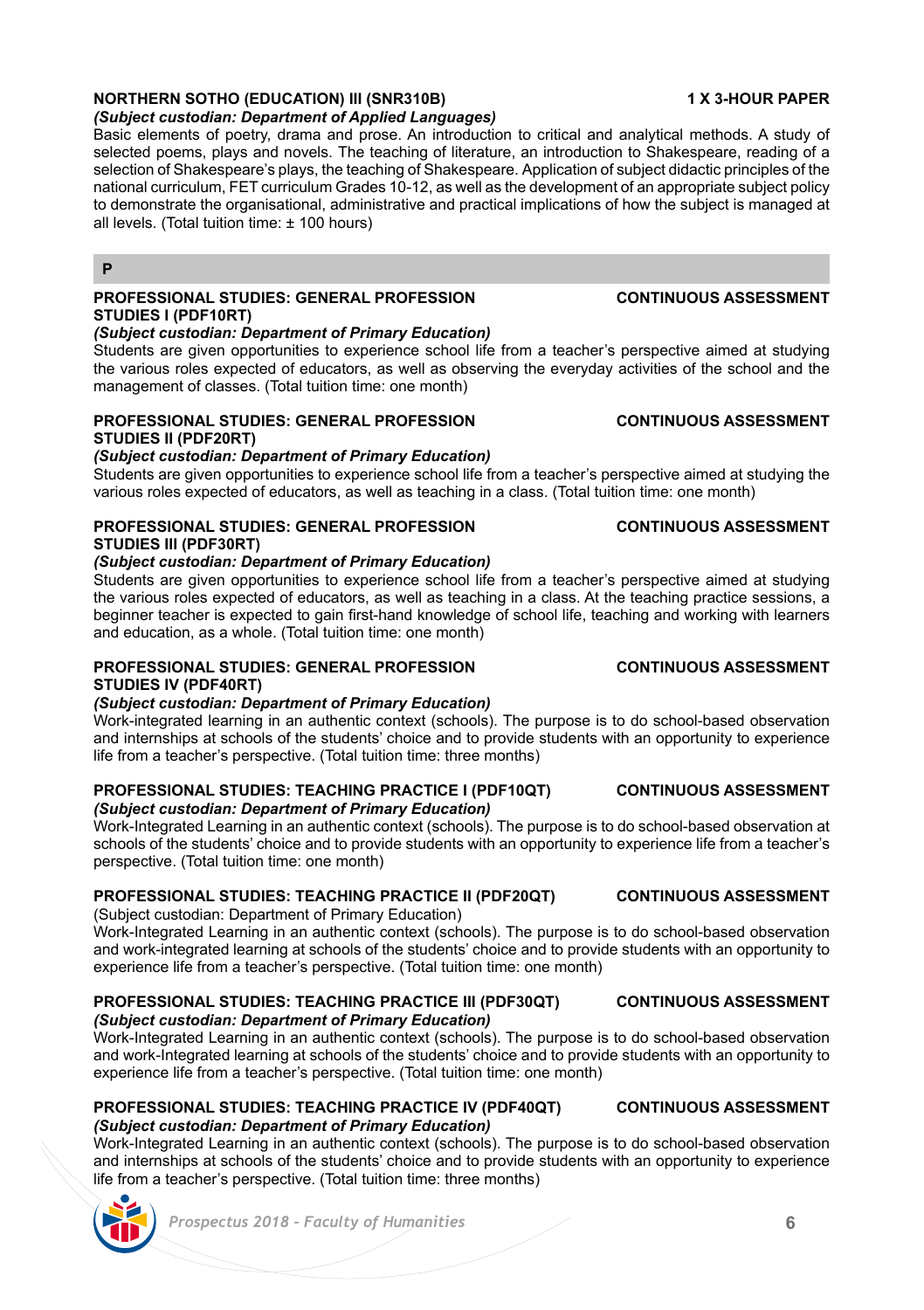# *Prospectus 2018 - Faculty of Humanities* **7**

## **SETSWANA (EDUCATION) I (TSW110T) 1 X 3-HOUR PAPER**

**S**

### *(Subject custodian: Department of Applied Languages)*

Application of subject didactic principles pertaining to the national curriculum, GET curriculum Grades 4-5. Communication skills for a wide range of situations. Basic elements of prose, drama, poetry and grammar to create and interpret texts critically. (Total tuition time:  $\pm$  50 hours)

### **SETSWANA (EDUCATION) II (TSW200T) 1 X 3-HOUR PAPER**

### *(Subject custodian: Department of Applied Languages)*

Application of subject didactic principles pertaining to the national curriculum, GET curriculum Grades 6-7. Communication skills for a wide range of situations. Basic elements of prose, drama, poetry and grammar to create and interpret texts critically. (Total tuition time: ± 50 hours)

## **SETSWANA (EDUCATION) III (TSW300T) 1 X 3-HOUR PAPER**

*(Subject custodian: Department of Applied Languages)*

Basic elements of poetry, drama and prose. An introduction to critical and analytical methods. A study of selected poems, plays and novels. The teaching of literature, an introduction to Shakespeare, reading of a selection of Shakespeare's plays, the teaching of Shakespeare. Application of subject didactic principles of the national curriculum, FET curriculum Grades 10-12, as well as the development of an appropriate subject policy to demonstrate the organisational, administrative and practical implications of how the subject is managed at all levels. (Total tuition time: ± 100 hours)

### **SPECIFIC SUBJECT DIDACTICS I (SIF100T) CONTINUOUS ASSESSMENT**

*(Subject custodian: Department of Primary Education)*

Appropriate teaching and learning strategies and methods selected and implanted for various situations. (Total tuition time: ± 50 hours)

# **SPECIFIC SUBJECT DIDACTICS II (SIF200T) CONTINUOUS ASSESSMENT**

*(Subject custodian: Department of Primary Education)*

Appropriate teaching and learning strategies and methods selected and implanted for various situations to demonstrate the ability to facilitate learning. (Total tuition time:  $\pm$  50 hours)

# **SPECIFIC SUBJECT DIDACTICS III (SIF300T) CONTINUOUS ASSESSMENT**

*(Subject custodian: Department of Primary Education)*

Appropriate teaching and learning strategies and methods selected and implanted for various situations to demonstrate the ability to facilitate learning that includes learner activities, such as presentations given and demonstrations performed comprehensively. (Total tuition time: ± 50 hours)

### **SPECIFIC SUBJECT DIDACTICS: LIFE SKILLS IV (SSJ400T) CONTINUOUS ASSESSMENT** *(Subject custodian: Department of Primary Education)*

Microteaching regarding the type of movements that are utilised in the holistic development of the child. A basic first-aid course in early childhood emergencies. (Total tuition time: ± 50 hours)

### **SPECIFIC SUBJECT DIDACTICS: LITERACY IV (SSI400T) CONTINUOUS ASSESSMENT** *(Subject custodian: Department of Primary Education)*

Practical application of advanced microteaching principles, designing and applying advanced teaching models, meso- to macro-level curriculum development, multimedia teaching and professional development of the literacy teacher. Organisation and administration of literacy laboratory. (Total tuition time: ± 50 hours)

### **SPECIFIC SUBJECT DIDACTICS: NUMERACY IV (SSN400T) CONTINUOUS ASSESSMENT** *(Subject custodian: Department of Primary Education)*

Microteaching, the practical application and creation of conducive environments in using various models and frameworks for the effective teaching and learning of numeracy. Didactic principles applied in numeracy. Managing the assessment and creation of teaching media. (Total tuition time: ± 50 hours)

# **T**

### **TEACHING STUDIES: FOUNDATION PHASE I (TES100T) 1 X 3-HOUR PAPER** *(Subject custodian: Department of Primary Education)*

Provide teaching and learning strategies regarding provisioning for the learning outcomes. (Total tuition time: ± 75 hours)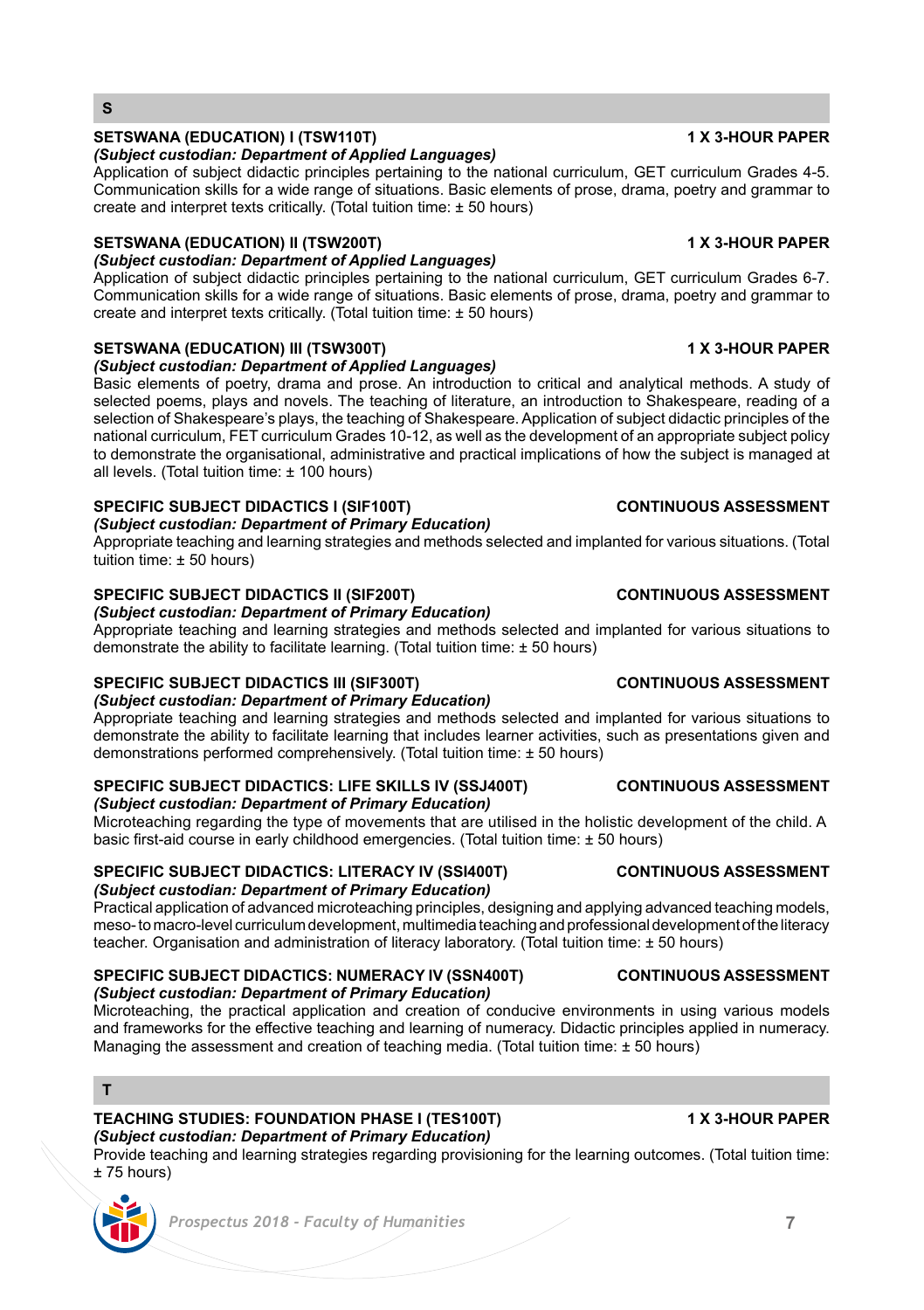### **TEACHING STUDIES: FOUNDATION PHASE II (TES200T) 1 X 3-HOUR PAPER** *(Subject custodian: Department of Primary Education)*

Provide teaching and learning strategies regarding provisioning for the learning outcomes, as well as critical cross-field outcomes. (Total tuition time: ± 75 hours)

### **TEACHING STUDIES: FOUNDATION PHASE III (TES300T) 1 X 3-HOUR PAPER** *(Subject custodian: Department of Primary Education)*

Provide teaching and learning strategies regarding provisioning for the learning outcomes, as well as critical cross-field outcomes. The use of the seven roles of teaching as a profession and related role modelling. (Total tuition time: ± 75 hours)

### **TEACHING STUDIES: FOUNDATION PHASE IV (TES400T) 1 X 3-HOUR PAPER** *(Subject custodian: Department of Primary Education)*

A model for establishing responsible social behaviour, relationship choices, communication choices, choices about sexual behaviour, choices to avoid gender-based and sexual abuse, choices for persons infected or affected by HIV and AIDS, media choices. The dangers of alcohol and substance abuse and how to make smart choices. The application of didactic principles and knowledge about teaching Life Orientation. (Total tuition time:  $± 100$  hours)

### **THEORY OF EDUCATION I (TOE110T) 1 X 2-HOUR PAPER**

### *(Subject custodian: Department of Educational Foundation)*

*Learning theories. Emotional development of learners. Social development of learners. Learning* styles and Implication of different learning styles in the classroom. Thinking styles and Implication of different thinking styles in the classroom. Types and forms of assessment. Assessment of Learning (AoL) and assessment for learning. Minimum requirements for teacher Education Qualifications: MRTEQ: competencies of beginner teachers. (Total tuition time: ± 38 hours)

### **THEORY OF EDUCATION II (TOE210T) 1 X 2-HOUR PAPER**

### *(Subject custodian: Department of Educational Foundation)*

Perspectives in Psychopedagogics and Sociopedagogics. (Total tuition time: ± 38 hours)

### **THEORY OF EDUCATION III (TOE310T) 1 X 2-HOUR PAPER**

### *(Subject custodian: Department of Educational Foundation)*

Historical, comparative and philosophical perspectives on the theory of education. (Total tuition time: ± 38 hours)

### **THEORY OF EDUCATION IV (TOE410T) 1 X 2-HOUR PAPER**

*(Subject custodian: Department of Educational Foundation)* Relevant issues in theory of education. (Total tuition time: ± 25 hours)

### **TSHIVENDA (EDUCATION) I (TSH100T) 1 X 3-HOUR PAPER**

*(Subject custodian: Department of Applied Languages) (Subject custodian: Department of Applied Languages)*

Application of subject didactic principles pertaining to the national curriculum, GET curriculum Grades 4-5. Communication skills for a wide range of situations. Basic elements of prose, drama, poetry and grammar to create and interpret texts critically. (Total tuition time: ± 50 hours)

### **TSHIVENDA (EDUCATION) II (TSH200T) 1 X 3-HOUR PAPER**

# *(Subject custodian: Department of Applied Languages)*

Application of subject didactic principles pertaining to the national curriculum, GET curriculum Grades 6-7. Communication skills for a wide range of situations. Basic elements of prose, drama, poetry and grammar to create and interpret texts critically. (Total tuition time:  $\pm$  50 hours)

# **TSHIVENDA (EDUCATION) III (TSH300T) 1 X 3-HOUR PAPER**

# *(Subject custodian: Department of Applied Languages)*

Basic elements of poetry, drama and prose. An introduction to critical and analytical methods. A study of selected poems, plays and novels. The teaching of literature, an introduction to Shakespeare, reading of a selection of Shakespeare's plays, the teaching of Shakespeare. Application of subject didactic principles of the national curriculum, FET curriculum Grades 10-12, as well as the development of an appropriate subject policy to demonstrate the organisational, administrative and practical implications of how the subject is managed at all levels. (Total tuition time: ± 100 hours)